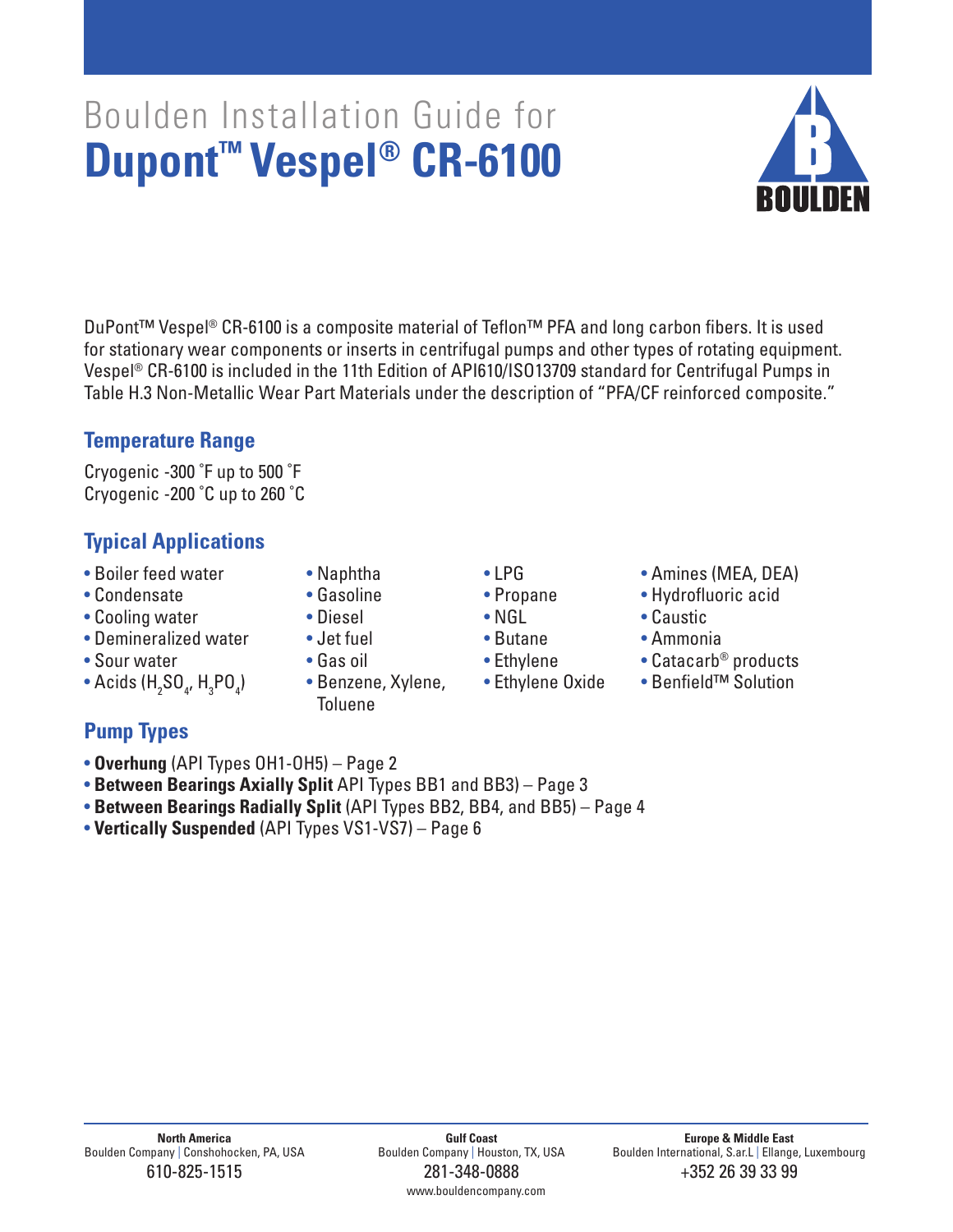## **API Types OH1-OH5**



**A.** Case Wear Rings **B.** Throat Bushings **ΔP.** Direction of differential pressure \*Direction of differential pressure across throat bushing to be confirmed by seal OEM

# **Solids or Inserts? Overhung Pumps**

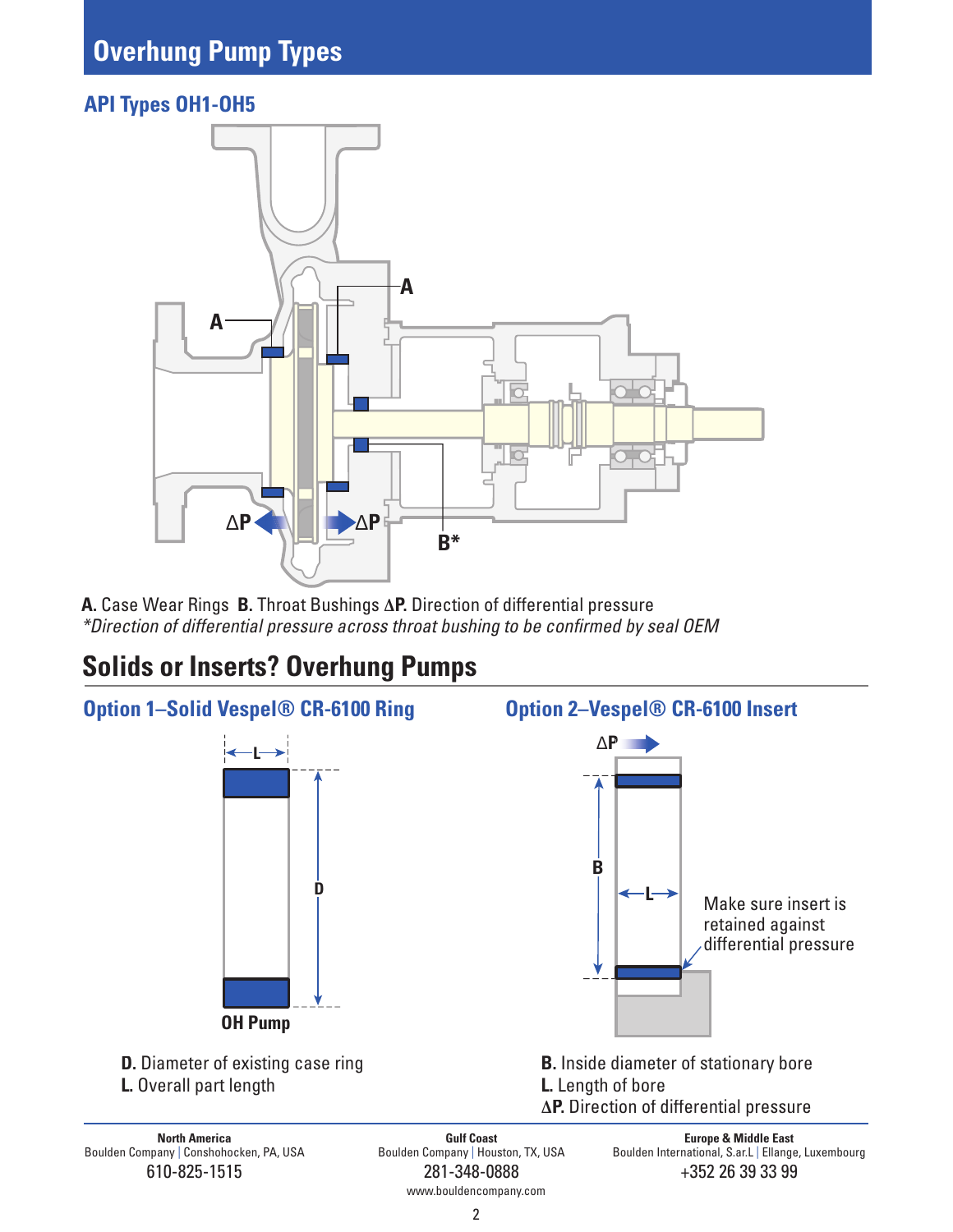## **Between Bearings, Axially Split Pump Types**

## **Single-Stage (API Type BB1)**



**A.** Case Wear Rings **B.** Throat Bushings **ΔP.** Direction of differential pressure \*Direction of differential pressure across throat bushing to be confirmed by seal OEM

## **Multi-Stage (API Type BB3)**



**A.** Case Wear Rings **B.** Inter-stage Rings **C.** Center Bushings **D.** Throttle Bushings **E.** Throat Bushings **ΔP.** Direction of differential pressure \*Direction of differential pressure across throat bushing to be confirmed by seal OEM

**North America**<br>Boulden Company | Conshohocken, PA, USA Boulden Boulden Company | Houston, TX, USA Boulden International, S.ar.L | Ellange

610-825-1515 281-348-0888 +352 26 39 33 99 www.bouldencompany.com

Boulden International, S.ar.L | Ellange, Luxembourg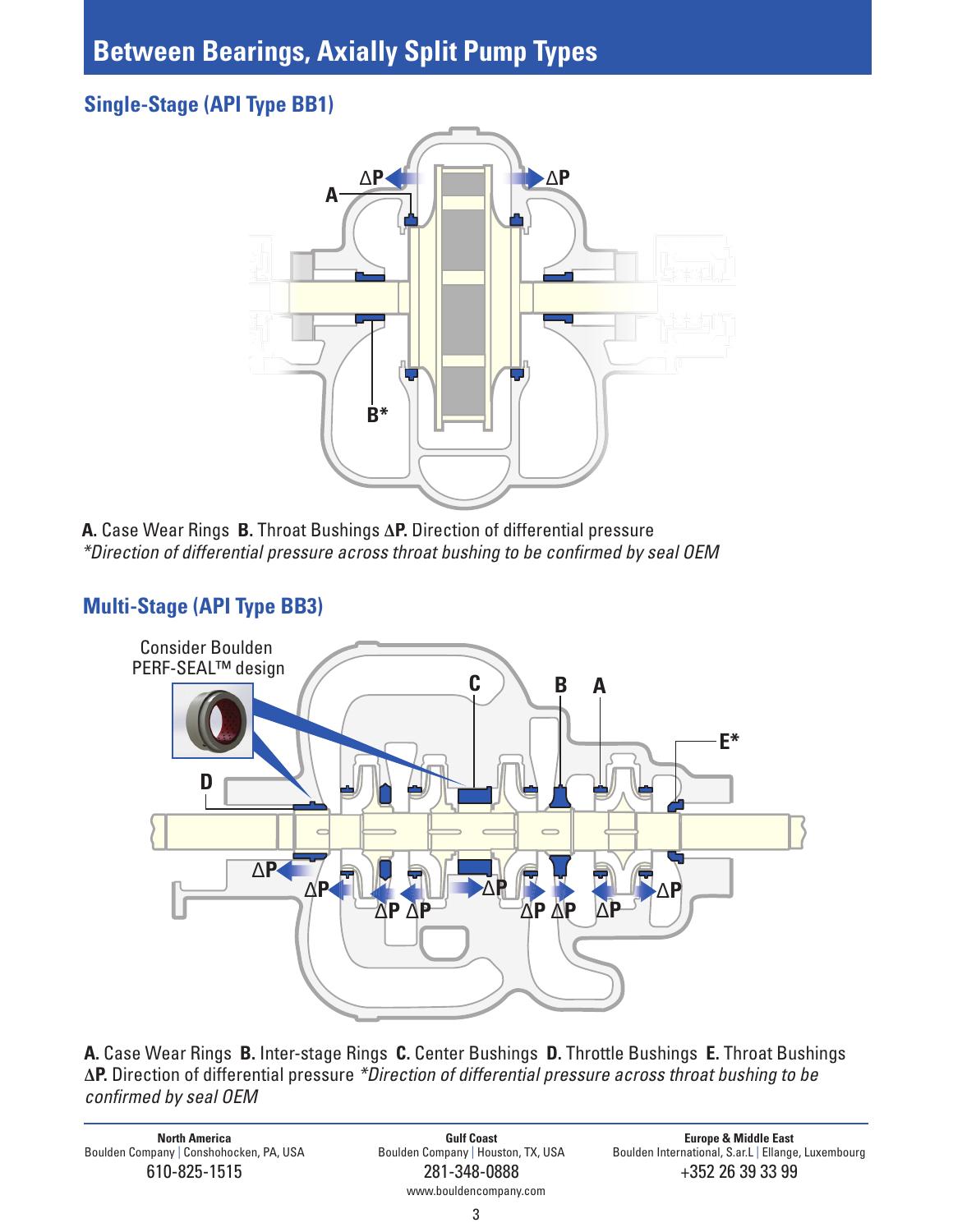# **Between Bearings, Radially Split Pump Types**

## **Single-Stage (API Type BB2)**



**A.** Case Wear Rings **B.** Throat Bushings **ΔP.** Direction of differential Pressure \*Direction of differential pressure across throat bushing to be confirmed by seal OEM



## **Multi-Stage (API Type BB4 and BB5)**

**A.** Case Wear Rings **B.** Inter-stage Rings **C.** Throttle Bushings **ΔP.** Direction of differential Pressure

**North America Noth America Chemica Gulf Coast Gulf Coast Gulf Coast Europe & Middle East Boulden Company | Houston, TX, USA Boulden International, S.ar.L** | Ellange **Boulden Ellange Boulden Internation** 

610-825-1515 281-348-0888 +352 26 39 33 99 www.bouldencompany.com

Boulden International, S.ar.L | Ellange, Luxembourg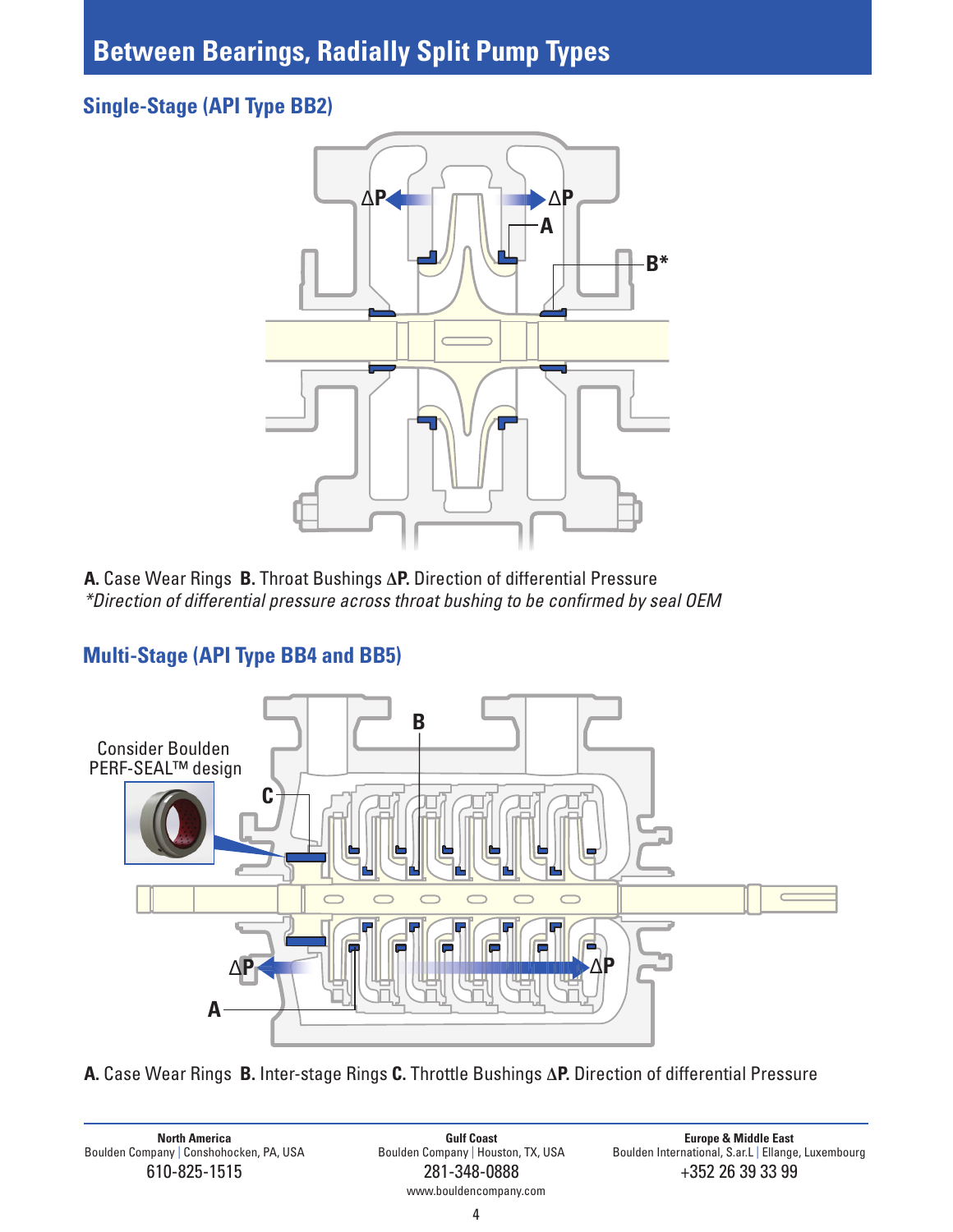# **Solid or Inserts? Between Bearings, Axially Split**

## **Option 1–Vespel® CR-6100 Insert into Existing Metal Ring**



- **B.** Inside diameter of stationary bore
- **L.** Length of bore
- **ΔP.** Direction of differential pressure

## **Option 2–Vespel® CR-6100 Ring**



- **D1.** Outside diameter of existing case ring **D2.** Outside diameter of existing case ring
- **L1.** Overall part length
- **L2.** Length of major diameter.

# **Solids or Inserts? Between Bearings, Radially Split**



## **D1.** Outside diameter of existing case ring **D2.** Outside diameter of existing case ring **L1.** Overall part length **L3.** Length of minor diameter

**North America**<br>Boulden Company | Conshohocken, PA, USA Boulden Boulden Company | Houston, TX, USA Boulden International, S.ar.L | Ellange

610-825-1515 281-348-0888 +352 26 39 33 99 www.bouldencompany.com

## **Option 2–Vespel® CR-6100 Insert**



**B.** Inside diameter of stationary bore **L.** Length of bore **ΔP.** Direction of differential pressure

Boulden International, S.ar.L | Ellange, Luxembourg

### 5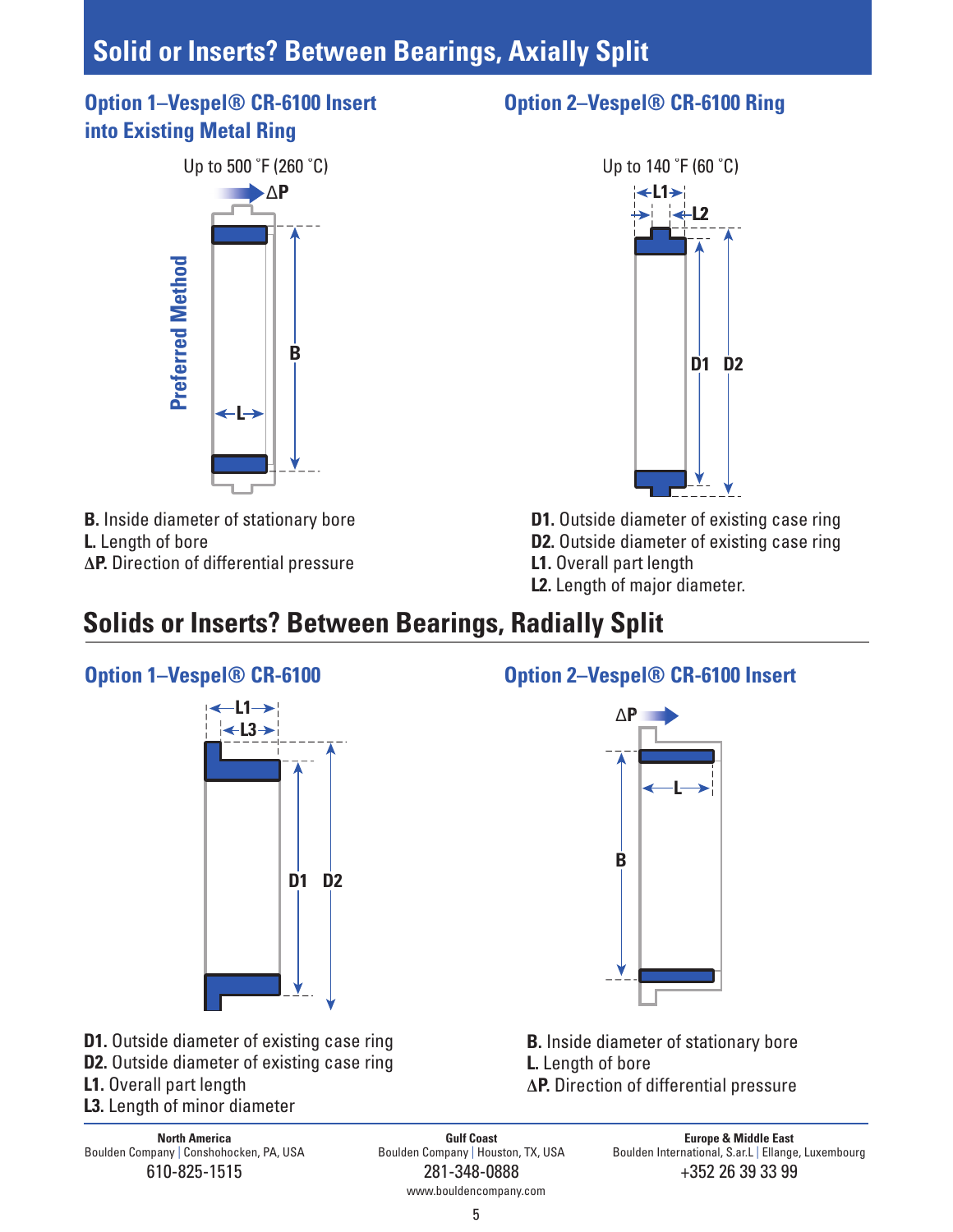# **A B** Δ**P** Δ**P**



**A.** Shaft Bearings **B.** Case Wear Rings (Clean Services Only) **ΔP.** Direction of differential pressure **A.** Shaft Bearings **B.** Case Wear Rings **C.** Stage Bearings **D.** Bottom Bearings **E.** Throat Bushings **ΔP.** Direction of differential pressure

**North America**<br>Boulden Company | Conshohocken, PA, USA Boulden Boulden Company | Houston, TX, USA Boulden International, S.ar.L | Ellange

www.bouldencompany.com

Boulden International, S.ar.L | Ellange, Luxembourg 610-825-1515 281-348-0888 +352 26 39 33 99

## **Separate Discharge (VS4-VS5) Discharge Through Column (VS1-3, VS6-7)**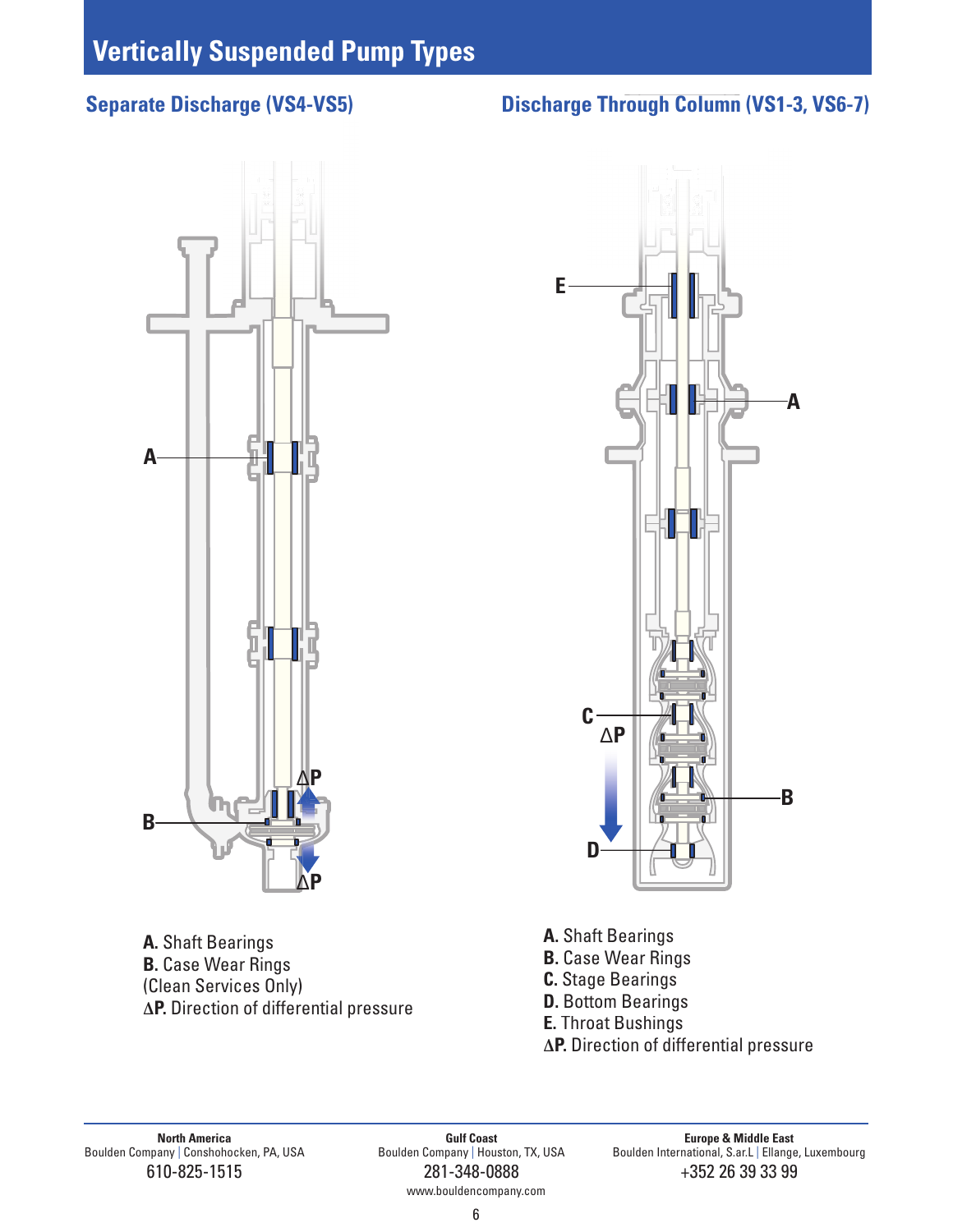

| <b>Vespel® CR-6100 Part Dimensions</b> |                           |                           |                  |  |  |  |  |
|----------------------------------------|---------------------------|---------------------------|------------------|--|--|--|--|
|                                        |                           | <b>Typical Tolerances</b> |                  |  |  |  |  |
|                                        |                           | <b>Imperial</b>           | <b>Metric</b>    |  |  |  |  |
| L1                                     | Overall part length       | $+/-0.005"$               | $+/-0,125$ mm    |  |  |  |  |
| L2                                     | Length of pilot dimension |                           |                  |  |  |  |  |
| <b>OD</b>                              | Outside diameter of part  | $+0.002$ "/-0.000"        | $+0,05/-0,00$ mm |  |  |  |  |
| P                                      | Pilot diameter            | $+0.002$ "/-0.004"        | $+0,05/-0,1$ mm  |  |  |  |  |
| ID                                     | Inside diameter of part   | $+0.002$ "/-0.000"        | $+0,05/-0,00$ mm |  |  |  |  |

|   | <b>Required Dimensions</b>         |
|---|------------------------------------|
| R | Outside diameter of rotating part  |
| B | Inside diameter of stationary bore |
| L | Length of bore                     |
|   |                                    |

# **Installation**





Measure existing hardware. The parameter of stationary housing.

**North America Gulf Coast Europe & Middle East** 610-825-1515 281-348-0888 +352 26 39 33 99 www.bouldencompany.com

Boulden Company | Conshohocken, PA, USA Boulden Company | Houston, TX, USA Boulden International, S.ar.L | Ellange, Luxembourg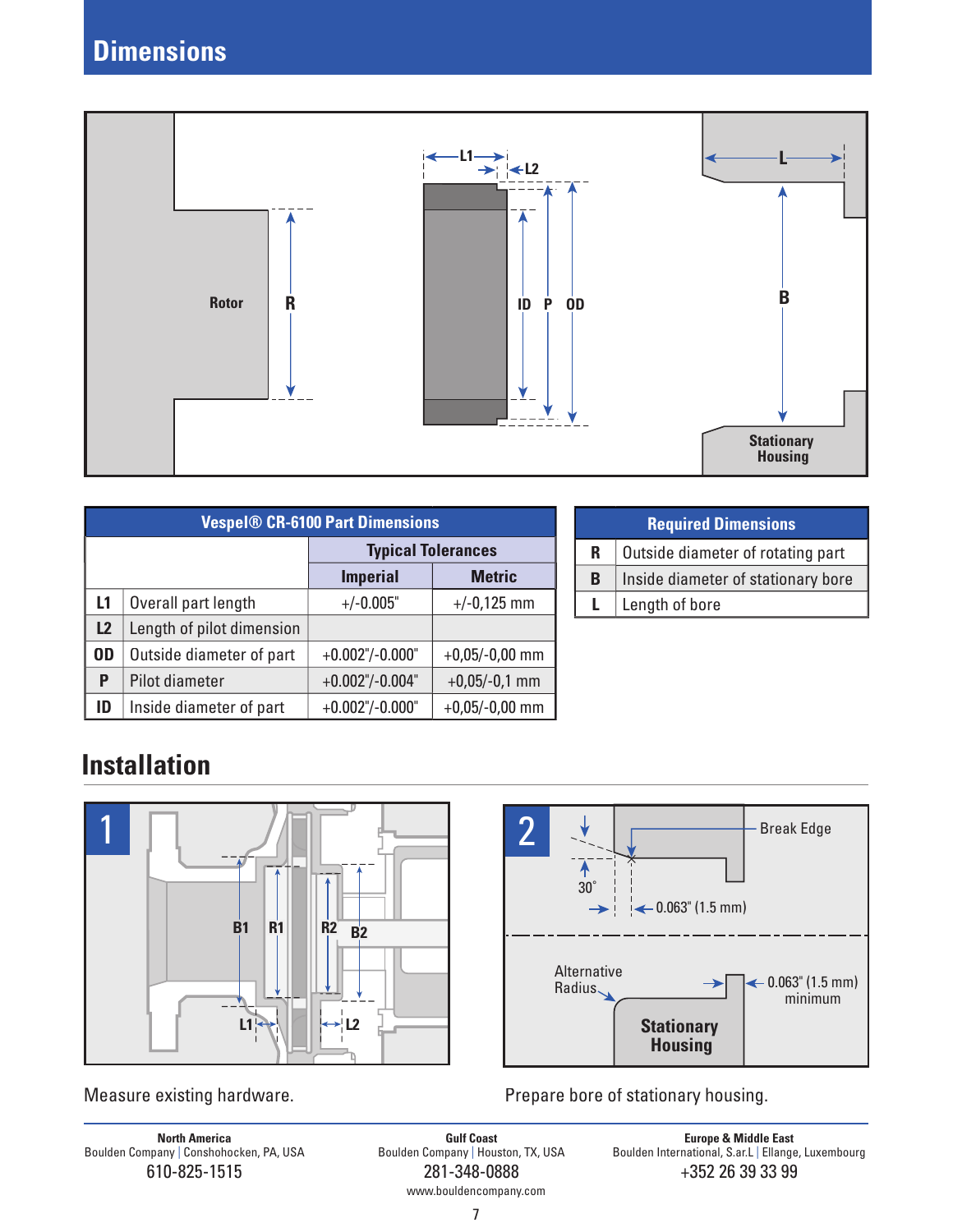# **Installation (continued)**



Calculate and machine part outside diameter. **OD = B + Interference Fit** (see Table 1).



Machine the leading edge with pilot fit. **P= B - 0.004"** (imperial) **P= B - 0.1 mm** (metric)

## **Preferred Method–Final Machine after Press Fit (Steps 5a-7a)**



Rough machine inside diameter. **ID = R - 0.063"** (imperial) **ID = R - 1.5 mm** (metric)

Calculate and machine part **L1** (overall part length). **L1 = L x M** (see Table 4).

www.bouldencompany.com

Boulden International, S.ar.L | Ellange, Luxembourg 610-825-1515 281-348-0888 +352 26 39 33 99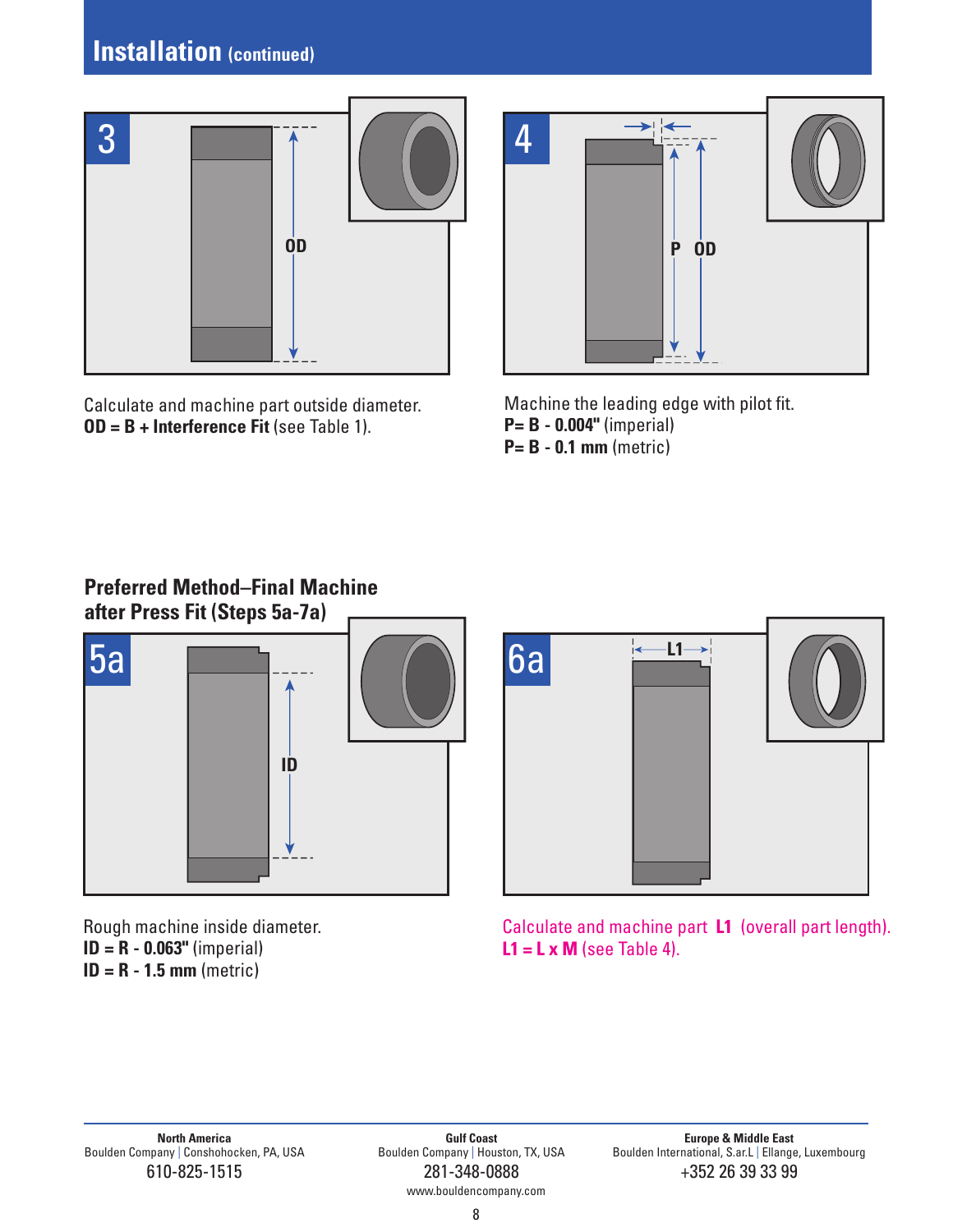

Press into place, final machine inside diameter. **ID = R + clearance**

(see Table 2 for horizontal pumps; Table 3 for vertically suspended pumps).



Calculate and machine part **L1** (overall part length). **L1 = L x (1-G**), (see Table 4).

## **Optional Method – No Final Machining Required (Steps 5b-7b)**



Calculate and machine part inside diameter. **ID = R + Interference Fit + Clearance** (see Table 2 for horizontal pumps; Table 3 for vertical pumps).



Press into place, verify ID is correct. Final machine if needed.

## **Additional Notes:**

- Locking with anti-rotation pins or screws is not necessary or recommended.
- Minimum radial wall thickness of Vespel® CR-6100 components is 0.125" (3mm). Contact Boulden for recommendation in high temperature applications >200 °F (100 °C).
- Contact Boulden for guidance on split designs.

www.bouldencompany.com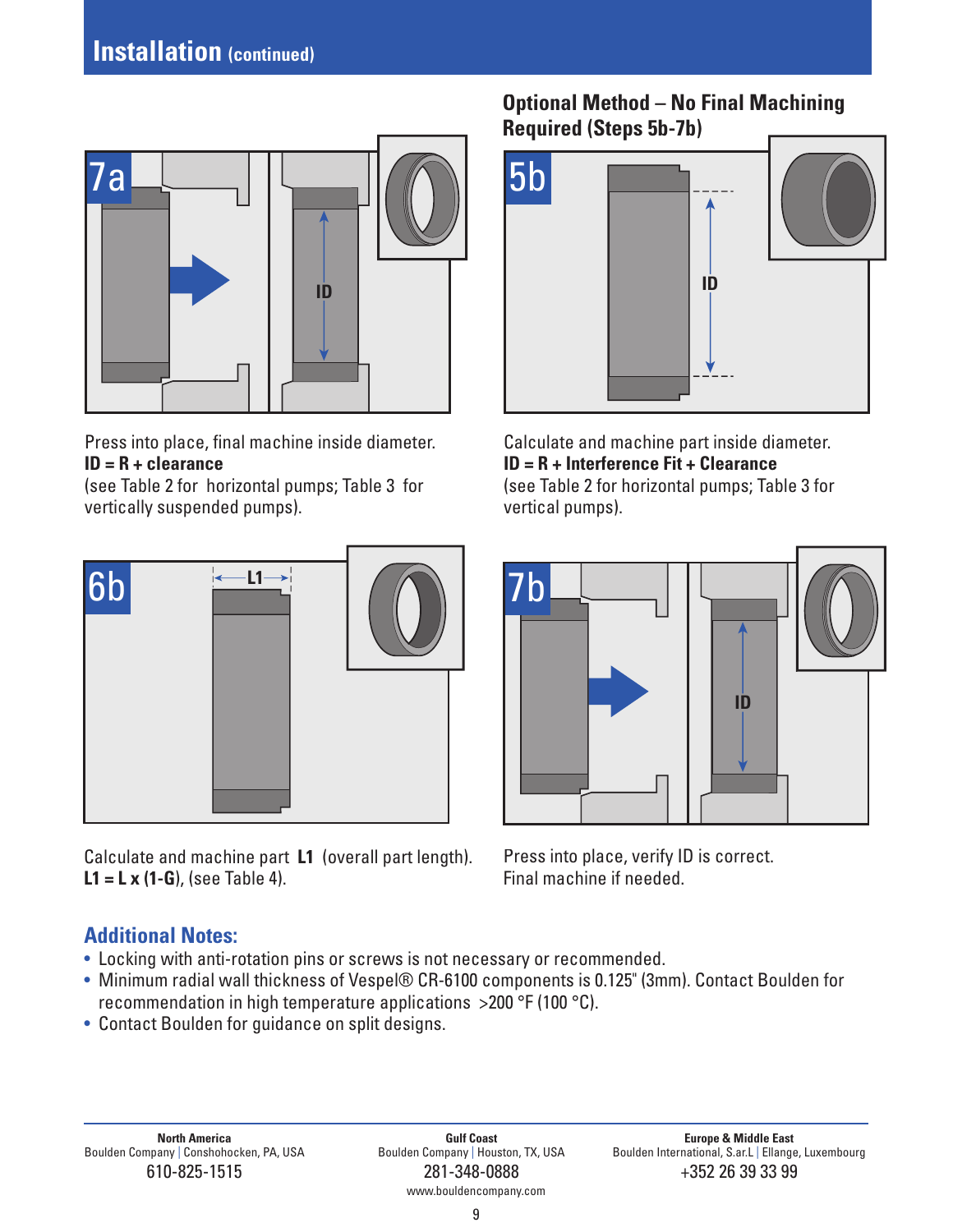|                      | <b>Pump Operating Temperature (degrees F)</b> |                                                           |       |       |       |       |       |       |       |       |  |  |  |
|----------------------|-----------------------------------------------|-----------------------------------------------------------|-------|-------|-------|-------|-------|-------|-------|-------|--|--|--|
| <b>Bore Diameter</b> | <b>Ambient</b>                                | 100                                                       | 150   | 200   | 250   | 300   | 350   | 400   | 450   | 500   |  |  |  |
| (in.)                |                                               | <b>Recommended Interference Fit at Installation (in.)</b> |       |       |       |       |       |       |       |       |  |  |  |
| $0.001 - 1.000$      | 0.004                                         | 0.004                                                     | 0.004 | 0.004 | 0.004 | 0.005 | 0.005 | 0.005 | 0.005 | 0.005 |  |  |  |
| $1.001 - 2.000$      | 0.005                                         | 0.005                                                     | 0.006 | 0.006 | 0.006 | 0.007 | 0.007 | 0.007 | 0.008 | 0.008 |  |  |  |
| $2.001 - 3.000$      | 0.007                                         | 0.007                                                     | 0.008 | 0.009 | 0.009 | 0.010 | 0.010 | 0.011 | 0.011 | 0.012 |  |  |  |
| $3.001 - 4.000$      | 0.008                                         | 0.008                                                     | 0.009 | 0.010 | 0.011 | 0.012 | 0.013 | 0.013 | 0.014 | 0.015 |  |  |  |
| $4.001 - 5.000$      | 0.010                                         | 0.011                                                     | 0.012 | 0.013 | 0.014 | 0.015 | 0.016 | 0.017 | 0.018 | 0.019 |  |  |  |
| $5.001 - 6.000$      | 0.012                                         | 0.013                                                     | 0.014 | 0.015 | 0.017 | 0.018 | 0.019 | 0.021 | 0.022 | 0.023 |  |  |  |
| $6.001 - 7.000$      | 0.014                                         | 0.015                                                     | 0.016 | 0.018 | 0.019 | 0.021 | 0.023 | 0.024 | 0.026 | 0.027 |  |  |  |
| $7.001 - 8.000$      | 0.016                                         | 0.017                                                     | 0.019 | 0.021 | 0.022 | 0.024 | 0.026 | 0.028 | 0.029 | 0.031 |  |  |  |
| $8.001 - 9.000$      | 0.018                                         | 0.019                                                     | 0.021 | 0.023 | 0.025 | 0.027 | 0.029 | 0.031 | 0.033 | 0.035 |  |  |  |
| $9.001 - 10.000$     | 0.020                                         | 0.021                                                     | 0.024 | 0.026 | 0.028 | 0.030 | 0.033 | 0.035 | 0.037 | 0.039 |  |  |  |
| 10.001-11.000        | 0.022                                         | 0.023                                                     | 0.026 | 0.028 | 0.031 | 0.033 | 0.036 | 0.038 | 0.041 | 0.043 |  |  |  |
| 11.001-12.000        | 0.024                                         | 0.026                                                     | 0.028 | 0.031 | 0.034 | 0.036 | 0.039 | 0.042 | 0.045 | 0.047 |  |  |  |
| 12.001-13.000        | 0.026                                         | 0.028                                                     | 0.031 | 0.034 | 0.037 | 0.040 | 0.042 | 0.045 | 0.048 | 0.051 |  |  |  |
| 13.001-14.000        | 0.028                                         | 0.030                                                     | 0.033 | 0.036 | 0.039 | 0.043 | 0.046 | 0.049 | 0.052 | 0.055 |  |  |  |
| 14.001-15.000        | 0.030                                         | 0.032                                                     | 0.035 | 0.039 | 0.042 | 0.046 | 0.049 | 0.052 | 0.056 | 0.059 |  |  |  |
| 15.001-16.000        | 0.032                                         | 0.034                                                     | 0.038 | 0.041 | 0.045 | 0.049 | 0.052 | 0.056 | 0.060 | 0.063 |  |  |  |

## **Table 1a Interference Fits (Imperial)**

## **Table 1b Interference Fits (Metric)**

|                      | <b>Pump Operating Temperature (degrees C)</b>            |      |      |      |      |      |      |      |      |      |      |  |  |
|----------------------|----------------------------------------------------------|------|------|------|------|------|------|------|------|------|------|--|--|
| <b>Bore Diameter</b> | <b>Ambient</b>                                           | 50   | 75   | 100  | 125  | 150  | 175  | 200  | 225  | 250  | 260  |  |  |
| (mm)                 | <b>Recommended Interference Fit at Installation (mm)</b> |      |      |      |      |      |      |      |      |      |      |  |  |
| $1 - 25$             | 0.10                                                     | 0.10 | 0.11 | 0.11 | 0.11 | 0.12 | 0.12 | 0.12 | 0.12 | 0.13 | 0.13 |  |  |
| $26 - 50$            | 0.13                                                     | 0.14 | 0.14 | 0.15 | 0.16 | 0.17 | 0.18 | 0.18 | 0.19 | 0.20 | 0.20 |  |  |
| $51 - 75$            | 0.18                                                     | 0.19 | 0.21 | 0.22 | 0.23 | 0.25 | 0.26 | 0.27 | 0.29 | 0.30 | 0.30 |  |  |
| $76 - 100$           | 0.20                                                     | 0.23 | 0.24 | 0.26 | 0.28 | 0.30 | 0.32 | 0.34 | 0.35 | 0.37 | 0.38 |  |  |
| $101 - 125$          | 0.25                                                     | 0.28 | 0.31 | 0.33 | 0.35 | 0.38 | 0.40 | 0.43 | 0.45 | 0.47 | 0.48 |  |  |
| 126-150              | 0.30                                                     | 0.34 | 0.37 | 0.40 | 0.43 | 0.46 | 0.49 | 0.51 | 0.54 | 0.57 | 0.58 |  |  |
| $151 - 175$          | 0.36                                                     | 0.40 | 0.43 | 0.47 | 0.50 | 0.53 | 0.57 | 0.60 | 0.64 | 0.67 | 0.69 |  |  |
| 176-200              | 0.41                                                     | 0.45 | 0.49 | 0.53 | 0.57 | 0.61 | 0.65 | 0.69 | 0.73 | 0.77 | 0.79 |  |  |
| $201 - 225$          | 0.46                                                     | 0.51 | 0.56 | 0.60 | 0.65 | 0.69 | 0.74 | 0.78 | 0.83 | 0.87 | 0.89 |  |  |
| $226 - 250$          | 0.51                                                     | 0.57 | 0.62 | 0.67 | 0.72 | 0.77 | 0.82 | 0.87 | 0.92 | 0.97 | 0.99 |  |  |
| $251 - 275$          | 0.56                                                     | 0.63 | 0.68 | 0.74 | 0.79 | 0.85 | 0.90 | 0.96 | 1.01 | 1.07 | 1.09 |  |  |
| 276-300              | 0.61                                                     | 0.68 | 0.74 | 0.80 | 0.86 | 0.93 | 0.99 | 1.05 | 1.11 | 1.17 | 1.19 |  |  |
| $301 - 325$          | 0.66                                                     | 0.74 | 0.81 | 0.87 | 0.94 | 1.00 | 1.07 | 1.14 | 1.20 | 1.27 | 1.29 |  |  |
| 326 - 350            | 0.71                                                     | 0.80 | 0.87 | 0.94 | 1.01 | 1.08 | 1.15 | 1.23 | 1.30 | 1.37 | 1.40 |  |  |
| $351 - 375$          | 0.76                                                     | 0.85 | 0.93 | 1.01 | 1.08 | 1.16 | 1.24 | 1.31 | 1.39 | 1.47 | 1.50 |  |  |
| 376-400              | 0.81                                                     | 0.91 | 0.99 | 1.08 | 1.16 | 1.24 | 1.32 | 1.40 | 1.48 | 1.57 | 1.60 |  |  |

610-825-1515 281-348-0888 +352 26 39 33 99

**North America Gulf Coast Europe & Middle East**

Boulden Company | Conshohocken, PA, USA Boulden Company | Houston, TX, USA Boulden International, S.ar.L | Ellange, Luxembourg

www.bouldencompany.com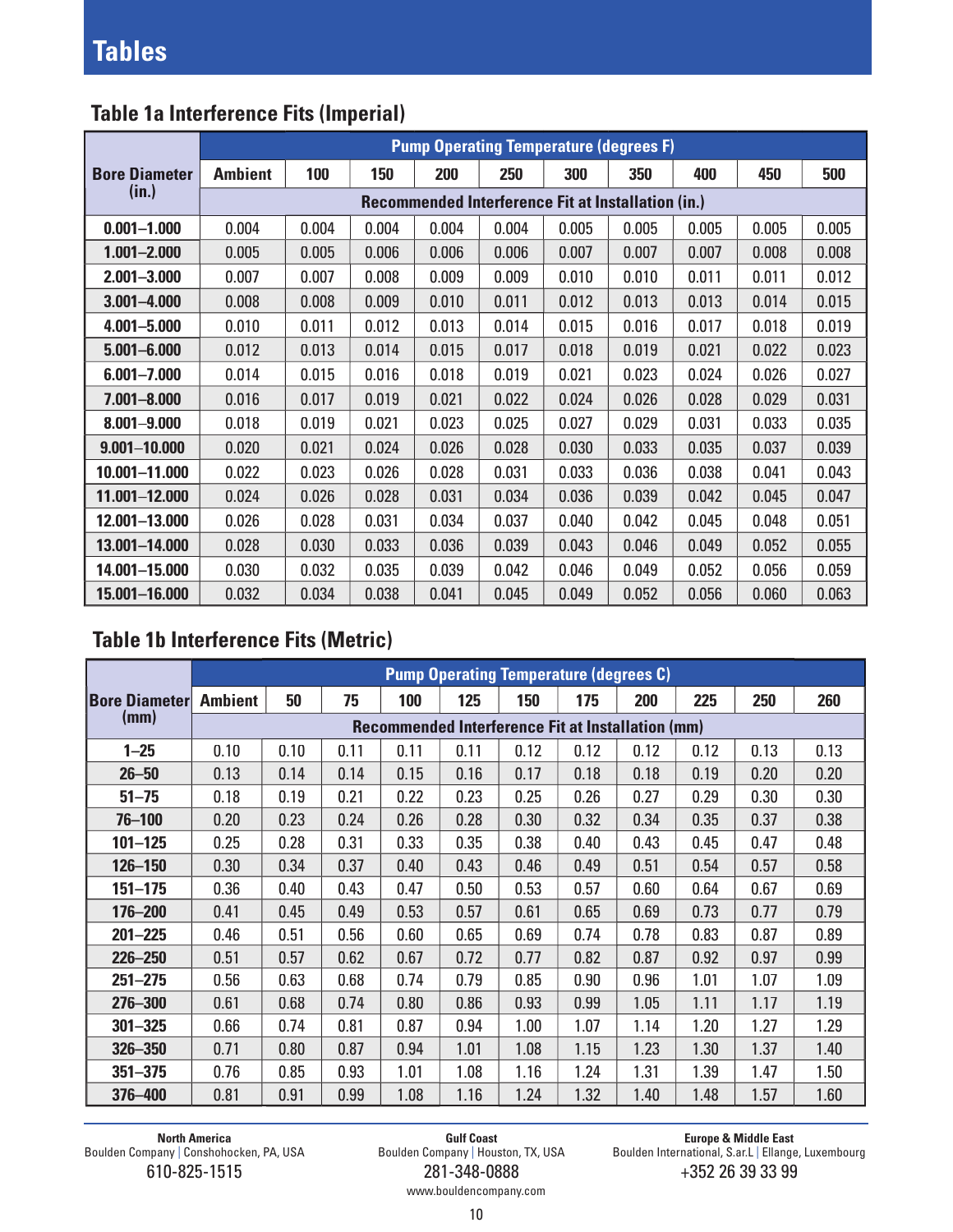## **Table 2a (Imperial)**

| <b>Recommended Minimum Clearance Horizontal</b><br>Pumps: OH1-OH5, BB1-BB5 |                                 |                                                       |  |  |  |  |
|----------------------------------------------------------------------------|---------------------------------|-------------------------------------------------------|--|--|--|--|
| <b>Bore Diameter</b><br>(in.)                                              | <b>Case Wear Rings</b><br>(in.) | <b>Throat</b><br><b>Bushings</b>                      |  |  |  |  |
| < 2.999                                                                    | 0.006                           |                                                       |  |  |  |  |
| 3.000 - 3.499                                                              | 0.007                           |                                                       |  |  |  |  |
| 3.500-3.999                                                                | 0.007                           |                                                       |  |  |  |  |
| 4.000-4.499                                                                | 0.008                           |                                                       |  |  |  |  |
| 4.500-4.999                                                                | 0.008                           | Jse Recommended Clearance<br>from Mechanical Seal OEM |  |  |  |  |
| 5.000-5.999                                                                | 0.009                           |                                                       |  |  |  |  |
| 6.000-6.999                                                                | 0.009                           |                                                       |  |  |  |  |
| 7.000-7.999                                                                | 0.010                           |                                                       |  |  |  |  |
| 8.000-8.999                                                                | 0.010                           |                                                       |  |  |  |  |
| 9.000-9.999                                                                | 0.011                           |                                                       |  |  |  |  |
| 10.000-10.999                                                              | 0.011                           |                                                       |  |  |  |  |
| 11.000-11.999                                                              | 0.012                           |                                                       |  |  |  |  |
| 12.000-12.999                                                              | 0.012                           |                                                       |  |  |  |  |
| 13.000-13.999                                                              | 0.013                           |                                                       |  |  |  |  |
| 14.000-14.999                                                              | 0.013                           |                                                       |  |  |  |  |
| 15.000-15.999                                                              | 0.014                           |                                                       |  |  |  |  |

## **Table 2b (Metric)**

| <b>Recommended Minimum Clearance Horizontal</b><br>Pumps: OH1-OH5, BB1-BB5 |                                |                                                       |  |  |  |  |
|----------------------------------------------------------------------------|--------------------------------|-------------------------------------------------------|--|--|--|--|
| <b>Bore Diameter</b><br>(mm)                                               | <b>Case Wear Rings</b><br>(mm) | <b>Throat</b><br><b>Bushings</b>                      |  |  |  |  |
| $<$ 79.99                                                                  | 0.15                           |                                                       |  |  |  |  |
| 80-89.99                                                                   | 0.17                           |                                                       |  |  |  |  |
| $90 - 99.99$                                                               | 0.18                           |                                                       |  |  |  |  |
| 100-114.99                                                                 | 0.19                           |                                                       |  |  |  |  |
| 115-124.99                                                                 | 0.20                           |                                                       |  |  |  |  |
| 125-149.99                                                                 | 0.22                           |                                                       |  |  |  |  |
| 150-174.99                                                                 | 0.23                           |                                                       |  |  |  |  |
| 175-199.99                                                                 | 0.24                           |                                                       |  |  |  |  |
| 200-224.99                                                                 | 0.25                           |                                                       |  |  |  |  |
| 225-249.99                                                                 | 0.27                           |                                                       |  |  |  |  |
| 250-274.99                                                                 | 0.28                           |                                                       |  |  |  |  |
| 275-299.99                                                                 | 0.29                           | Jse Recommended Clearance<br>from Mechanical Seal OEM |  |  |  |  |
| 300-324.99                                                                 | 0.30                           |                                                       |  |  |  |  |
| 325-349.99                                                                 | 0.32                           |                                                       |  |  |  |  |
| 350-374.99                                                                 | 0.33                           |                                                       |  |  |  |  |
| 375-406                                                                    | 0.34                           |                                                       |  |  |  |  |

## **Table 3a (Imperial) Table 3b (Metric)**

| <b>Minimum Recommended Clearance</b><br><b>Vertically Suspended Pumps VS1-VS7</b> |                                                                      |                                                                       |                                                       |                                  |                 |                                             | <b>Minimum Recommended Clearance</b><br><b>Vertically Suspended Pumps VS1-VS7</b> |                                                                        |                             |                                              |
|-----------------------------------------------------------------------------------|----------------------------------------------------------------------|-----------------------------------------------------------------------|-------------------------------------------------------|----------------------------------|-----------------|---------------------------------------------|-----------------------------------------------------------------------------------|------------------------------------------------------------------------|-----------------------------|----------------------------------------------|
| Shaft/<br>sleeve<br><b>Diameter</b>                                               | <b>Shaft</b><br><b>Bearings</b><br>(if OEM<br>clearance<br>is known) | <b>Shaft</b><br><b>Bearings</b><br>(if OEM<br>clearance<br>is uknown) | <b>Wear</b><br><b>Rings</b>                           | <b>Throat</b><br><b>Bushings</b> |                 | Shaft/<br>sleeve<br><b>Diameter</b><br>(mm) | <b>Shaft</b><br><b>Bearings</b><br>(if OEM<br>clearance<br>is known)              | <b>Shaft</b><br><b>Bearings</b><br>(if OEM<br>clearance<br>is unknown) | <b>Wear</b><br><b>Rings</b> | <b>Throat</b><br><b>Bushings</b>             |
| < 0.999                                                                           |                                                                      | 0.006                                                                 |                                                       |                                  |                 | < 24.99                                     |                                                                                   | 0.15                                                                   |                             |                                              |
| 1.000-1.499                                                                       |                                                                      | 0.007                                                                 | plus 0.002"<br>Use Recommended Clearance<br>clearance |                                  | 25.00 - 37.49   |                                             | 0.18                                                                              | pllus                                                                  |                             |                                              |
| $1.500 - 1.999$                                                                   |                                                                      | 0.008                                                                 |                                                       |                                  |                 | 37.50-49.99                                 |                                                                                   | 0.20                                                                   |                             |                                              |
| 2.000-2.499                                                                       |                                                                      | 0.009                                                                 |                                                       | Seal OEM                         | 50.00 - 62.49   |                                             | 0.23                                                                              |                                                                        | Seal OEM                    |                                              |
| 2.500-2.999                                                                       |                                                                      | 0.010                                                                 |                                                       |                                  |                 | 62.50-74.99                                 |                                                                                   | 0.25                                                                   | clearance                   |                                              |
| 3.000 - 3.499                                                                     | <b>OEM</b> clearance                                                 | 0.011                                                                 |                                                       |                                  | 75.00-87.49     |                                             | 0.28                                                                              | $\overline{\text{mm}}$<br>50                                           |                             |                                              |
| 3.500-3.999                                                                       |                                                                      | 0.012                                                                 | Shaft bearing                                         |                                  | from Mechanical | 87.50-99.99                                 | OEM clearance<br>Use                                                              | 0.30                                                                   | Shaft bearing               | Use Recommended Clearance<br>from Mechanical |
| 4.000-4.999                                                                       | Use                                                                  | 0.013                                                                 |                                                       |                                  |                 | 100.0-124.9                                 |                                                                                   | 0.33                                                                   |                             |                                              |
| 5.000-5.999                                                                       |                                                                      | 0.014                                                                 |                                                       |                                  | 125.0-149.9     |                                             | 0.35                                                                              |                                                                        |                             |                                              |
| 6.000-6.999                                                                       |                                                                      | 0.015                                                                 | Use                                                   |                                  |                 | 150.0-174.9                                 |                                                                                   | 0.38                                                                   | Use                         |                                              |
| 7.000-7.999                                                                       |                                                                      | 0.016                                                                 |                                                       |                                  |                 | 175.0-199.9                                 |                                                                                   | 0.40                                                                   |                             |                                              |

**North America Gulf Coast Europe & Middle East** 610-825-1515 281-348-0888 +352 26 39 33 99

Boulden Company | Conshohocken, PA, USA Boulden Company | Houston, TX, USA Boulden International, S.ar.L | Ellange, Luxembourg

www.bouldencompany.com